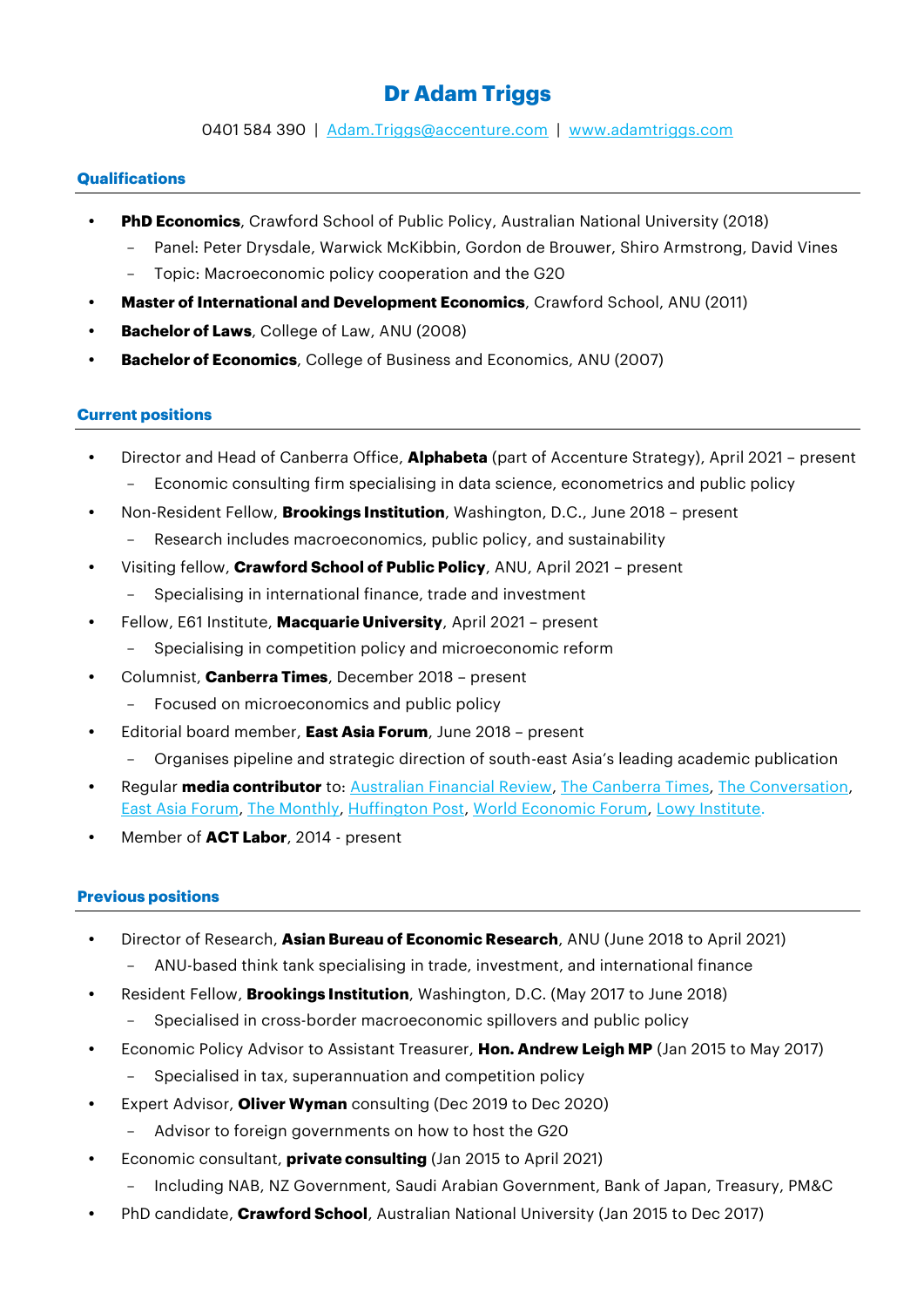- Director of Economic Policy, **Prime Minister & Cabinet** (Oct 2012 to Jan 2015)
	- G20, global macroeconomic policy, employment, international forums
- Economist, **The Cape York Institute** (Jan 2012 to Oct 2012)
	- Microevaluation of Indigenous policy interventions working with Noel Pearson
- Advisor, Global economy, finance and trade, **Prime Minister & Cabinet** (June 2011 to Jan 2012)
- Economist, Mergers and Acquisitions Regulation, **ACCC** (Jan 2009 to June 2011)

# **Publications**

Peer-reviewed journals

- Triggs, A. (2018). [Macroeconomic](https://adamtriggs.files.wordpress.com/2018/01/triggs-2018-the_world_economy.pdf) policy cooperation and the G20. The World Economy. Volume 41, Issue 5, pp. 1309-1341.
- Gans, J., Leigh, A., Schmalz, M. and Triggs, A. (2019). Inequality and market [concentration:](https://academic.oup.com/oxrep/article-abstract/35/3/550/5531390?redirectedFrom=fulltext) When shareholding is more skewed than [consumption.](https://academic.oup.com/oxrep/article-abstract/35/3/550/5531390?redirectedFrom=fulltext) Oxford Review of Economic Policy. Volume 35. Issue 3. pp. 550-563.
- Triggs, A. (2019). Rebalancing a lop-sided global economy: Reducing global current account [imbalances.](https://onlinelibrary.wiley.com/doi/10.1111/twec.12839) The World Economy. 2019; Volume 00; pp.1-47.
- **•** Drysdale, P., Triggs, A. and Wang, J. (2017). China's new role in the [international](https://adamtriggs.files.wordpress.com/2017/01/aepr12182.pdf) financial [architecture.](https://adamtriggs.files.wordpress.com/2017/01/aepr12182.pdf) Asian Economic Policy Review. Volume 12. Issue 2. pp. 258-277.
- Triggs, A. and Leigh, A. (2016). Markets, monopolies and moguls: The [relationship](https://adamtriggs.files.wordpress.com/2017/01/aere12185.pdf) between inequality and [competition](https://adamtriggs.files.wordpress.com/2017/01/aere12185.pdf) policy. Australian Economic Review, Volume 49, No. 4, pp.389-412.
- Triggs, A., Kacaribu, F. and Wang, J. (2019). Risks, resilience and reforms: [Indonesia's](https://www.tandfonline.com/doi/full/10.1080/00074918.2019.1592644) financial [system](https://www.tandfonline.com/doi/full/10.1080/00074918.2019.1592644) in 2019. Bulletin for Indonesian Economic Studies. Volume 55, Issue 1, April 2019.
- Triggs, A. and Leigh, A. (2019). A giant problem: The influence of the Chicago School on Australian [competition law, economic dynamism and inequality.](https://journals.sagepub.com/doi/full/10.1177/0067205X19875031) Federal Law Review. Vol 47, Issue 4, 2019
- Triggs, A. (2020). [From a health crisis to a financial crisis: Australia's role in](https://www.ppesydney.net/content/uploads/2020/06/19_Triggs.pdf) stabilising Asian [financial systems.](https://www.ppesydney.net/content/uploads/2020/06/19_Triggs.pdf) Journal for Australian Political Economy. Issue 85 (Winter 2020). pp.121-9.
- Triggs, A. (2020). What does a concentrated stock market tell us about competition in the [economy?](https://onlinelibrary.wiley.com/doi/abs/10.1111/1759-3441.12307) Economic Papers. November 2020. DOI:10.1111/1759-3441.12307.
- Triggs, A. and McKibbin, W. (2020). [Global implications of a US-led currency war.](https://onlinelibrary.wiley.com/doi/abs/10.1111/twec.13112) The World Economy. February 2021. https://doi.org/10.1111/twec.13112
- Leigh, A. and Triggs, A. (2020). Betting on both sides: Common ownership of competing firms in [Australia.](https://adamtriggs.files.wordpress.com/2021/06/commonownership.pdf) Economic Record. DOI: 10.1111/1475-4932.12610.

Books and book chapters

- **•** Triggs, A. and Urata, S. (Eds) (2019). [Achieving inclusive growth in the Asia Pacific.](https://press.anu.edu.au/publications/series/paftad/achieving-inclusive-growth-asia-pacific) Australian National University Press, August 2020.
- McKibbin, W. and Triggs, A. (2020). Stagnation versus Singularity: The global implications of alternative productivity growth scenarios. Chapter 3 of Kim, H.K. and Qureshi, Z. (2020). Growth in a time of change. Brookings Institution Press. Washington, D.C.
- Triggs A (2015). The global growth challenge and the G20 growth strategies. Chapter 4, G20 and global governance: Blue book of the G20 Think Tank. Chongyang Institute for Financial Studies at Renmin University, July 2015.
- Triggs A. (2015). Strengthening the global financial safety net. Chapter 3, China's G20 president, Renmin University Press, December 2015.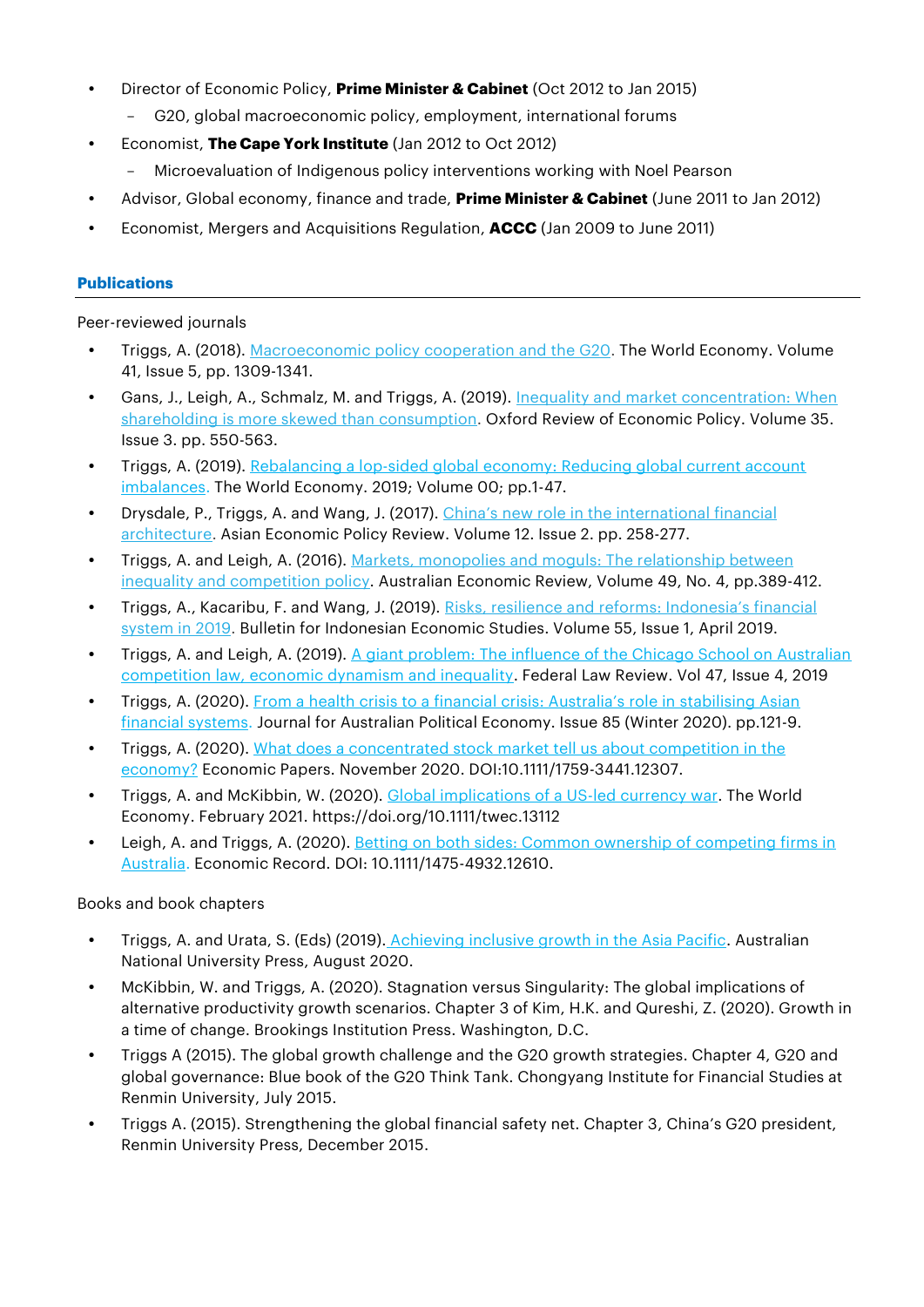# Reports

- Asian Bureau of Economic Research (2020). [An Asian strategy for recovery and reconstruction](http://eaber.org/system/tdf/documents/post_covid19_asia_strategy_2.pdf?file=1&type=node&id=26973&force=)  [after Covid-19.](http://eaber.org/system/tdf/documents/post_covid19_asia_strategy_2.pdf?file=1&type=node&id=26973&force=) Asian Bureau of Economic Research, Australian National University.
- de Brouwer, G., Goodman, M., Armstrong, S. and Triggs, A. (2019). Delivering [prosperity](http://eaber.org/sites/default/files/Delivering%20Prosperity%20-%20full%20report.pdf) in the [Indo-Pacific:](http://eaber.org/sites/default/files/Delivering%20Prosperity%20-%20full%20report.pdf) An agenda for Australia and the United States. Working Paper. Centre for International and Strategic Studies. Washington, D.C.
- Drysdale, P. and Triggs, A. (2019). APEC 2020 [Agenda for Shared Prosperity.](https://adamtriggs.files.wordpress.com/2020/07/apec-2020-agenda-for-shared-prosperity.pdf) Asian Bureau of Economic Research. Prepared for the Department of Foreign Affairs and Trade.
- Triggs A. and Drysdale P. (2017). South Korea: [Perspectives,](https://business.nab.com.au/wp-content/uploads/2017/12/south-korea-perspectives-trends-and-insights.pdf) trends and insights. EABER working paper, published with National Australia Bank.
- Triggs A. (2016). The implications of financial reform and capital account liberalisation in China for the [Australia-China](http://press.anu.edu.au/publications/partnership-change) relationship. Chapter 5 of the Australia-China Joint Economic Report, Australian National University Press, August.
- Triggs A. (2016). Australia-China collaboration within the global system. Chapter 8 of the [Australia-](http://press.anu.edu.au/publications/partnership-change)China Joint [Economic](http://press.anu.edu.au/publications/partnership-change) Report, Australian National University Press, August.
- Triggs A. (2015). Foreign aid, international relations and infrastructure investment in Myanmar. Chapter 5 in: Myanmar Trade and [Investment](https://crawford.anu.edu.au/news-events/news/5323/myanmar-plans-next-wave-reforms) Strategy. ANU Press, February.

# Working papers

- Triggs A. (2019). Structural reform and collective growth targets: Coordination or coincidence? Forthcoming working paper with Brookings Institution. Global Economy & Development.
- Triggs A. (2019). Currency wars and monetary policy. Forthcoming working paper at Brookings Institution. Global Economy & Development. Working Paper.
- McKibbin, W. and Triggs, A. (2019). Stagnation versus singularity: The global [implications](https://cama.crawford.anu.edu.au/publication/cama-working-paper-series/13982/stagnation-vs-singularity-global-implications) of alternative [productivity](https://cama.crawford.anu.edu.au/publication/cama-working-paper-series/13982/stagnation-vs-singularity-global-implications) growth scenarios. Centre for Applied Macroeconomic Analysis. Working Paper 26/2019. 20 March (to be published as Chapter 2 of: Qureshi, Z. (Ed) (2019). Growth in a time of change. Brookings Institution Press (Accepted. Forthcoming).
- Triggs A. (2018). Can [coordination](https://www.brookings.edu/research/can-coordination-in-the-g-20-help-countries-to-reduce-debt-and-deficits/) in the G20 help countries to reduce debt and [deficits?](https://www.brookings.edu/research/can-coordination-in-the-g-20-help-countries-to-reduce-debt-and-deficits/) Brookings Institution. Global Economy & Development. Working Paper 122. November 2018.
- Triggs A. (2018). The economic and political benefits of [coordinated](https://www.brookings.edu/research/the-economic-and-political-case-for-coordinating-fiscal-stimulus/) fiscal stimulus. Brookings Institution. Global Economy & Development. Working Paper 121. November 2018.
- Triggs A. (2018). [Rebalancing](https://www.brookings.edu/research/rebalancing-a-lopsided-global-economy/) a lop-sided global economy. Brookings Institution. Global Economy & Development. Working Paper 119.
- Triggs A. (2018). The dangerous inadequacies of the world's [crisis-response](https://www.brookings.edu/research/the-dangerous-inadequacies-of-the-worlds-crisis-response-mechanisms/) mechanisms. Brookings Institution. Global Economy & Development. Working Paper 116, May 2018.
- McKibbin, W. and Triggs A. (2018). [Modelling](https://cama.crawford.anu.edu.au/publication/cama-working-paper-series/12470/modelling-g20) the G20. Centre for Applied Macroeconomic Analysis. CAMA Working Paper 17/2018.
- Triggs A. (2018). Do global forums influence [macroeconomic](https://www.brookings.edu/research/do-global-forums-influence-domestic-macroeconomic-policies-anymore/) policies anymore? Brookings Institution. Global Economy & Development. Working Paper 115. 20 April 2018.
- Triggs A. (2016). The G20 and [macroeconomic](https://www.lowyinstitute.org/people/contributor/bio/adam-triggs) policy cooperation. Lowy Institute for International Policy, G20 Monitor, February.
- Triggs A. (2016). Reducing systemic risks in Asia through greater [integration.](https://adamtriggs.files.wordpress.com/2017/01/paftad-2016-paper-triggs.pdf) Working paper for the Pacific Trade and Development [\(PAFTAD\)](http://paftad.org/) Conference series, December 2016, Canberra, Australia.

# Media interviews

- INTERVIEW: Competition policy in Australia. ABC Future Tense, ABC Radio National. 20 Aug 2020.
- INTERVIE[W: Now is the worst time to reduce stimulus.](http://2cc.net.au/podcasts/13935-now-is-the-worst-possible-time-to-reduce-stimulus-measures-expert.html) Canberra 2CC radio. 4 August.
- INTERVIEW: **Fiscal stimulus and the Coronavirus**. The Project. 6 March.